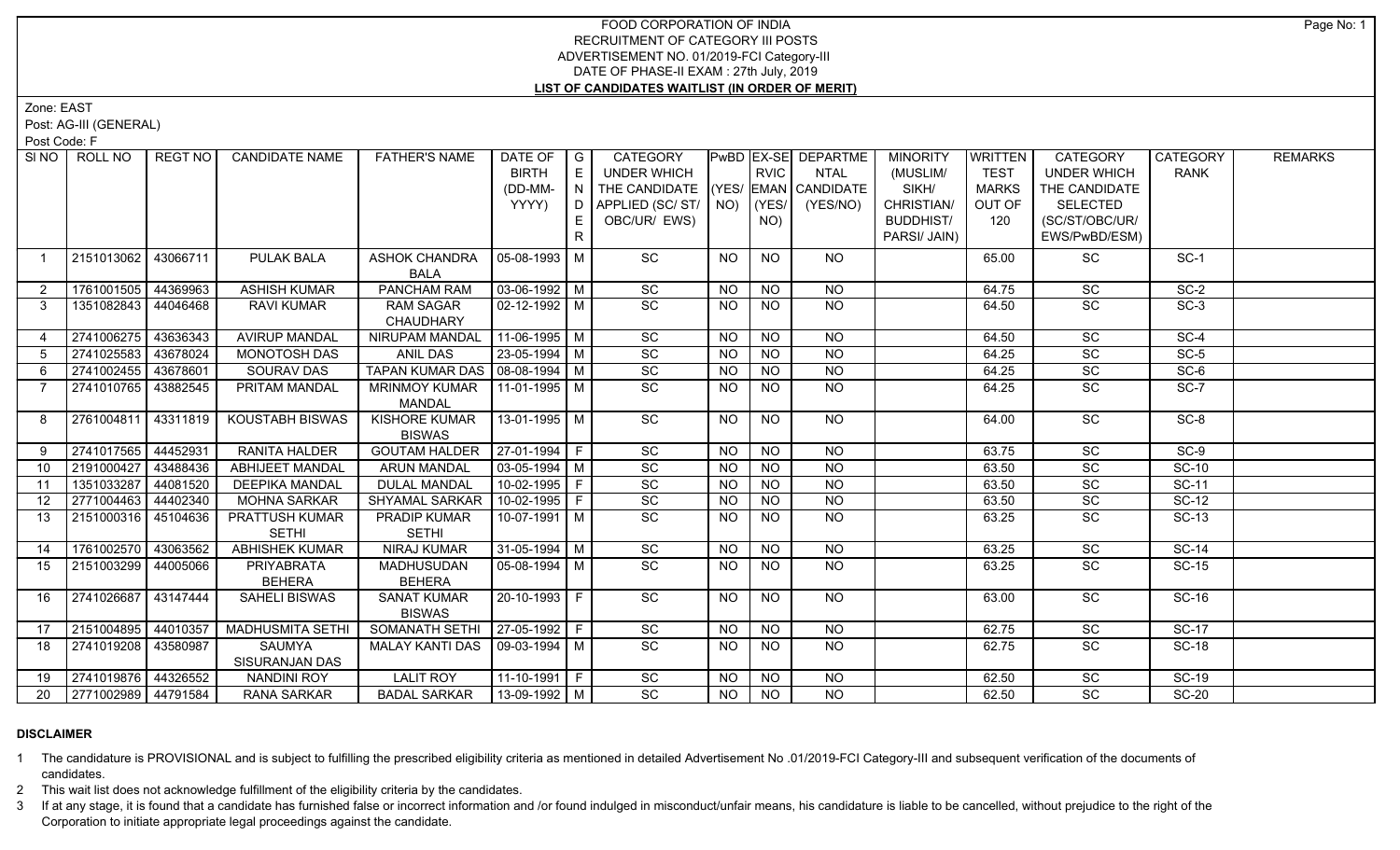# FOOD CORPORATION OF INDIA RECRUITMENT OF CATEGORY III POSTS ADVERTISEMENT NO. 01/2019-FCI Category-III DATE OF PHASE-II EXAM : 27th July, 2019 **LIST OF CANDIDATES WAITLIST (IN ORDER OF MERIT)**

Zone: EAST

Post: AG-III (GENERAL)

Post Code: F

| SI NO | ROLL NO             | REGT NO   | <b>CANDIDATE NAME</b>            | <b>FATHER'S NAME</b>               | DATE OF               | $\overline{\phantom{a}}$ G | CATEGORY                           |                 |                | PwBD EX-SE DEPARTME | <b>MINORITY</b>  | WRITTEN      | CATEGORY           | CATEGORY     | <b>REMARKS</b> |
|-------|---------------------|-----------|----------------------------------|------------------------------------|-----------------------|----------------------------|------------------------------------|-----------------|----------------|---------------------|------------------|--------------|--------------------|--------------|----------------|
|       |                     |           |                                  |                                    | <b>BIRTH</b>          | E                          | UNDER WHICH                        |                 | <b>RVIC</b>    | NTAL                | (MUSLIM/         | <b>TEST</b>  | <b>UNDER WHICH</b> | <b>RANK</b>  |                |
|       |                     |           |                                  |                                    | (DD-MM-               | N I                        | THE CANDIDATE (YES/ EMAN CANDIDATE |                 |                |                     | SIKH/            | <b>MARKS</b> | THE CANDIDATE      |              |                |
|       |                     |           |                                  |                                    | YYYY)                 |                            | $D$ $APPLIED (SC/ ST/$ $NO)$       |                 | (YES/          | (YES/NO)            | CHRISTIAN/       | OUT OF       | <b>SELECTED</b>    |              |                |
|       |                     |           |                                  |                                    |                       |                            | OBC/UR/ EWS)                       |                 | NO)            |                     | <b>BUDDHIST/</b> | 120          | (SC/ST/OBC/UR/     |              |                |
|       |                     |           |                                  |                                    |                       | R                          |                                    |                 |                |                     | PARSI/ JAIN)     |              | EWS/PwBD/ESM)      |              |                |
| 21    | 2741022626          | 44349380  | SOUVIK SEKHAR<br><b>PAIK</b>     | GORA CHAND PAIK   20-11-1995   M   |                       |                            | SC                                 | <b>NO</b>       | <b>NO</b>      | <b>NO</b>           |                  | 62.50        | SC                 | <b>SC-21</b> |                |
| 22    | 2761003217 43420005 |           | RAHUL KHAN                       | <b>LATE GURUDAS</b>                | 12-06-1995 M          |                            | SC                                 | NO              | NO.            | NO.                 |                  | 61.75        | SC                 | <b>SC-22</b> |                |
|       |                     |           |                                  | <b>CHANDRA KHAN</b>                |                       |                            |                                    |                 |                |                     |                  |              |                    |              |                |
| 23    | 2721003659 43003906 |           | <b>VISHAL SONKAR</b>             | <b>LAKHI PRASAD</b>                | 19-07-1995 M          |                            | $\overline{SC}$                    | NO              | <b>NO</b>      | NO                  |                  | 61.50        | SC                 | <b>SC-23</b> |                |
|       |                     |           |                                  | SONKAR                             |                       |                            |                                    |                 |                |                     |                  |              |                    |              |                |
| 24    | 2741010181          | 143105915 | <b>KALYAN MONDAL</b>             | <b>KHOKAN MONDAL</b>               | $\sqrt{03-05-1995}$ M |                            | $\overline{SC}$                    | $\overline{NO}$ | N <sub>O</sub> | N <sub>O</sub>      |                  | 61.25        | $\overline{SC}$    | $SC-24$      |                |
| 25    | 2161004609 44415710 |           | <b>G AGNIBESH</b>                | <b>GANGADHAR</b>                   | 01-06-1996   M        |                            | $\overline{SC}$                    | <b>NO</b>       | <b>NO</b>      | <b>NO</b>           |                  | 61.25        | SC                 | <b>SC-25</b> |                |
|       |                     |           | MALLICKARJUN                     | <b>MALLICK</b>                     |                       |                            |                                    |                 |                |                     |                  |              |                    |              |                |
| -26   | 2151019883 45022920 |           | <b>SUMAN PATRA</b>               | <b>KRUSHNA</b><br>CHANDRA PATRA    | 23-09-1991 F          |                            | $\overline{SC}$                    | NO              | NO             | NO                  |                  | 60.50        | $\overline{SC}$    | $SC-26$      |                |
| 27    | 2151005787 43930035 |           | <b>JAYDEV SETHI</b>              | <b>KARTIKESWAR</b>                 | 30-10-1992 M          |                            | SC                                 | <b>NO</b>       | NO             | NO                  |                  | 60.50        | SC                 | <b>SC-27</b> |                |
|       |                     |           |                                  | <b>SETHI</b>                       |                       |                            |                                    |                 |                |                     |                  |              |                    |              |                |
| 28    | 2741022577 43354225 |           | <b>TANIA SADHUKHAN</b>           | ASHIS SADHUKHAN   14-02-1993   F   |                       |                            | SC                                 | <b>NO</b>       | <b>NO</b>      | <b>NO</b>           |                  | 60.50        | SC                 | <b>SC-28</b> |                |
| 29    | 2741027584 43327167 |           | <b>AMIT MAZUMDER</b>             | <b>BIRENDRA</b><br><b>MAZUMDER</b> | 12-02-1994 M          |                            | SC                                 | <b>NO</b>       | <b>NO</b>      | <b>NO</b>           |                  | 60.50        | SC                 | <b>SC-29</b> |                |
| 30    | 2741002829          | 43450755  | <b>ABHISEK BAG</b>               | ALOKE KUMAR BAG   27-08-1993   M   |                       |                            | SC                                 | NO              | <b>NO</b>      | $\overline{NO}$     |                  | 60.25        | SC                 | $SC-30$      |                |
| 31    | 2741007443          | 44128252  | <b>ASMITA RAY</b>                | <b>ARUN RAY</b>                    | 13-03-1995 F          |                            | SC                                 | <b>NO</b>       | <b>NO</b>      | <b>NO</b>           |                  | 60.25        | SC                 | SC-31        |                |
| 32    | 2161004955 44355146 |           | PRADESH KUMAR                    | <b>SANATAN MAJHI</b>               | 15-06-1995 M          |                            | SC                                 | <b>NO</b>       | <b>NO</b>      | <b>NO</b>           |                  | 60.25        | $\overline{SC}$    | SC-32        |                |
|       |                     |           | MAJHI                            |                                    |                       |                            |                                    |                 |                |                     |                  |              |                    |              |                |
| 33    | 2771004019 43016992 |           | SUBHANGKAR                       | SUBHAS CHANDRA   20-07-1995   M    |                       |                            | $\overline{SC}$                    | NO              | NO.            | NO                  |                  | 60.25        | $\overline{SC}$    | $SC-33$      |                |
|       |                     |           | <b>BARMAN</b>                    | <b>BARMAN</b>                      |                       |                            |                                    |                 |                |                     |                  |              |                    |              |                |
| 34    | 2751006068          | 43200506  | <b>ACHINTYA MONDAL</b>           | BHABESH MONDAL   02-03-1996   M    |                       |                            | SC                                 | <b>NO</b>       | <b>NO</b>      | $N$ <sup>O</sup>    |                  | 60.00        | $\overline{SC}$    | $SC-34$      |                |
| 35    | 2771004958          | 43416485  | <b>SHIVABRATA</b>                | PRANBANDHU                         | $\sqrt{03-09-1989}$ M |                            | $\overline{SC}$                    | <b>NO</b>       | <b>NO</b>      | <b>NO</b>           |                  | 59.75        | $\overline{SC}$    | $SC-35$      |                |
|       |                     |           | <b>SARKAR</b>                    | <b>SARKAR</b>                      |                       |                            |                                    |                 |                |                     |                  |              |                    |              |                |
| 36    | 2771003131 43224121 |           | PIYA DAS                         | <b>CHANCHAL DAS</b>                | 02-07-1994   F        |                            | SC                                 | <b>NO</b>       | <b>NO</b>      | <b>NO</b>           |                  | 59.75        | SC                 | SC-36        |                |
| 37    | 1351046163 43667641 |           | <b>ASHWINI KUMAR</b><br>HIMANSHU | <b>BABOO RAM DAS</b>               | 05-01-1993   M        |                            | $\overline{SC}$                    | <b>NO</b>       | <b>NO</b>      | NO                  |                  | 59.25        | SC                 | <b>SC-37</b> |                |
| 38    | 2741033817 43083302 |           | <b>AMOLESH HALDER</b>            | SRIPADA HALDER   05-01-1995   M    |                       |                            | SC                                 | <b>NO</b>       | <b>NO</b>      | <b>NO</b>           |                  | 59.25        | <b>SC</b>          | <b>SC-38</b> |                |
|       |                     |           |                                  |                                    |                       |                            |                                    |                 |                |                     |                  |              |                    |              |                |

### **DISCLAIMER**

1 The candidature is PROVISIONAL and is subject to fulfilling the prescribed eligibility criteria as mentioned in detailed Advertisement No .01/2019-FCI Category-III and subsequent verification of the documents of candidates.

2 This wait list does not acknowledge fulfillment of the eligibility criteria by the candidates.

3 If at any stage, it is found that a candidate has furnished false or incorrect information and /or found indulged in misconduct/unfair means, his candidature is liable to be cancelled, without prejudice to the right of t Corporation to initiate appropriate legal proceedings against the candidate.

Page No: 2